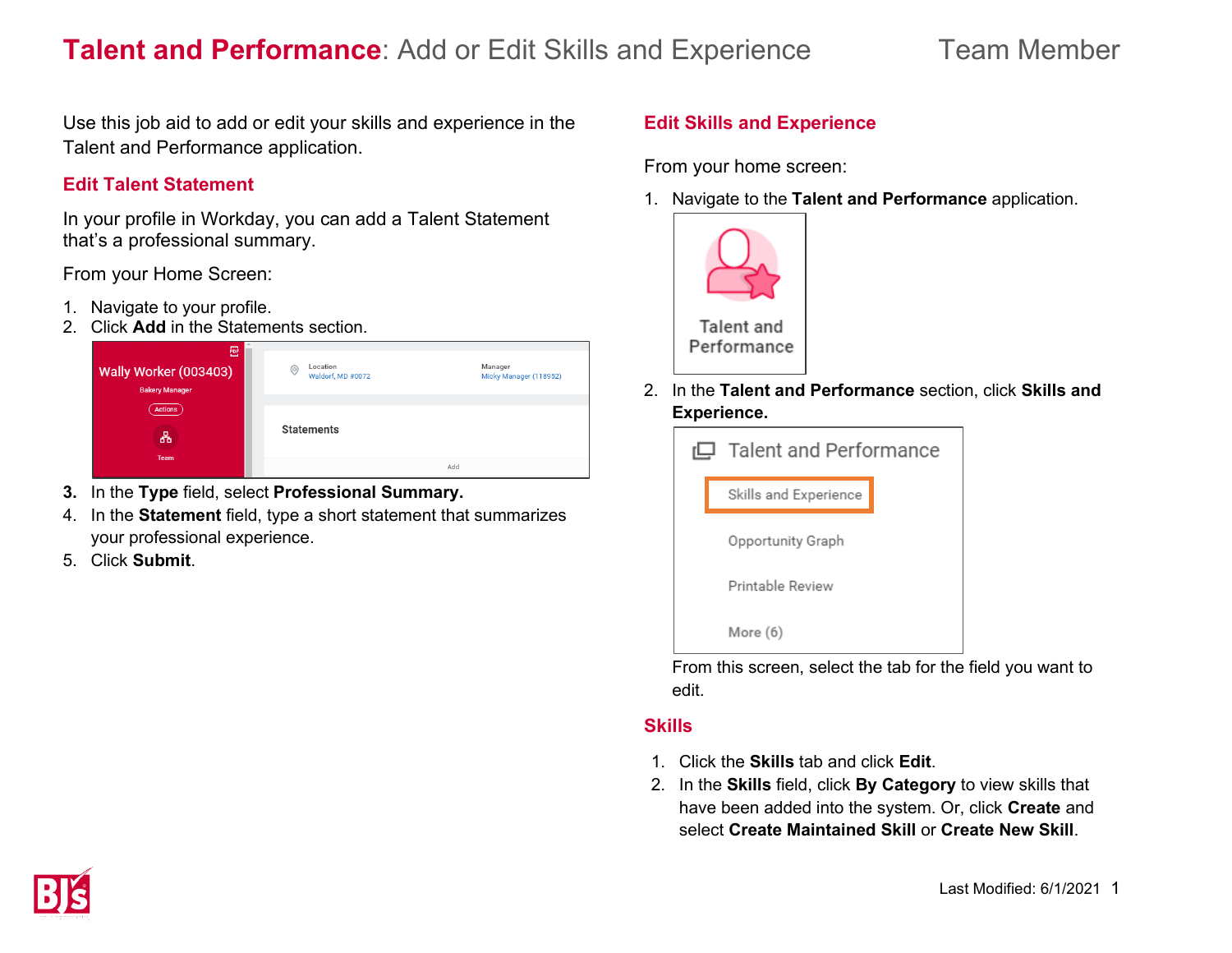# **Skills (continued)**

- 3. Type the **Skill Name** you want to add to your profile and click **OK**.
- 4. Once the skill has been added, click **OK** and **Done.** This information will now be visible on your profile.

# **Job History**

- 1. Click the **Job History** tab. You have the option of adding experience manually or uploading your resume.
- 2. If adding manually, Click **Add.** Edit the **Job Title, Company** and **Start Date** fields which are required. Add any additional information if desired and click **Submit**.
- 3. If uploading a resume, click **Upload My Experience**. Drag and drop the file or click **Select Files** to upload it. Click **OK**.
- 4. Workday will populate education and job history and experience based on your resume. Edit if needed.



NOTE: You can edit sections that have a pencil icon  $\mathscr{O}$ . Click the pencil icon  $\ell$  to edit each section, the  $\times$ 

icon to remove a section and the check mark icon  $\checkmark$ 

when complete. A red asterisk  $\star$  indicates the field is required.

5. Once you've edited and reviewed the information, click **Submit**. This information will now be visible on your profile.

## **Internal Projects**

- 1. Click the **Internal Projects** tab and click **Add**.
- 2. In the **Internal Project** field, enter the name of the project.
- 3. Enter a **Description, Start Date, End Date** and **Project Leader** if desired. *These fields are not required.*
	- 4. Click **Add** to add additional projects.
	- 5. Click **Submit.** This information will now be visible on your profile.

# **Work Experience**

- 1. Click the **Work Experience** tab and click **Add.**
- 2. **In the Work Experience field,** click **All** to view experiences that have been added in the system, and select the experience to add to your profile. Add **Experience Level** and additional information in the **Note** field if desired. *These fields are not required.*
- 3. If the experience you want to add isn't in the system, click **Create Work Experience Skill.**
- 4. In the **Description** field, type the work experience.
- 5. Click OK.
- 6. Click **Add** to add additional work experience.
- 7. Click **Submit**. This information will now be visible on your profile.

# **Education**

- 1. Click the **Education** tab. You have the option of adding education manually or uploading your resume.
- 2. If adding manually, click **Add**.
- 3. The **Country** field automatically populates to the United States of America. Change if needed.
- 4. In the **School** field, search by **State/Province** and select the school.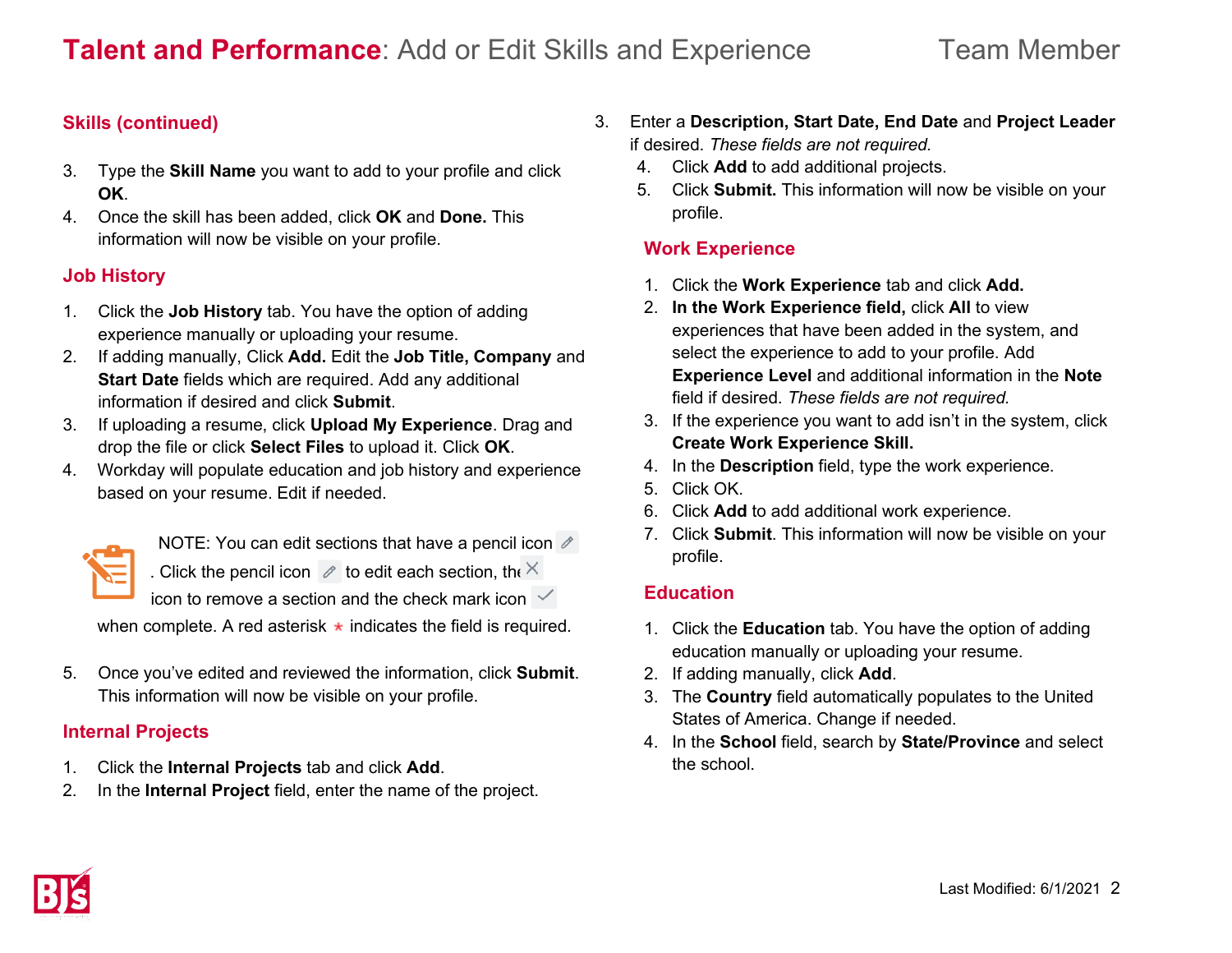# **Education (continued)**



NOTE: If the school is not listed, select **Create School** and complete the required fields marked by a red asterisk. \*

- 5. Click **OK.**
- 6. Enter a **Degree, Degree Received, Field of Study, First Year Attended, Last Year Attended** and **Grade Average** if desired**.**  *These fields are not required.*
- 7. Click **Add** to add another school.
- 8. Click **Submit**. This information will now be visible on your profile.

# **Languages**

1. Click the **Languages** tab and click **Add**.

## **Certifications**

- 1. Click the **Certifications** tab and click **Add**.
- 2. The **Country** field automatically populates to the United States of America. Change if needed.
- 3. In the **Certification** field, search by **Issuer, Country Region, Global** or **All**. Select the certification you want to add.



NOTE: If the certification is not listed, select **Create Certification** and complete the required fields marked by a red asterisk. \* Click **OK.**

- 4. Enter a **Certification Number, Issued Date, Expiration Date**  and supporting attachments, if desired**.** *These fields are not required.*
- 5. Click **Submit**. This information will now be visible on your profile.

# **Training**

- 1. Click the **Training** tab and click **Add.**
- 2. In the **Training** field, type the training name.
- 3. In the **Training Type** field, make a selection from the dropdown menu.
- 4. Enter a **Description, Completed on Date** and **Training Duration** if desired. *These fields are not required.*
- 5. Click **Add** to add another training.
- 6. Click **Submit**. This information will now be visible on your profile.

# **Achievements**

- 1. Click the **Achievements** tab and click **Add Award and Activity.**
- 2. In the **Type** field, select from the dropdown menu. Options include external or internal accomplishments, awards, company or team award.
- 3. In the **Title** field, enter the title of the award or activity.
- 4. In the **Start Date** field, enter the date of the award or accomplishment.
- 5. Enter a **Sponsor/Issuer, End Date, Description, Related Position** or **URL** if desired. *These fields are not required.*
- 6. Click **Add** to add another award or activity.
- 7. Click **Submit**. This information will now be visible on your profile.

# **Professional Affiliations**

- 1. Click the **Professional Affiliations** tab and click **Add**.
- 2. In the **Name** field, search by **Type, Companies, Schools** or **All**. Select the professional affiliation you want to add.